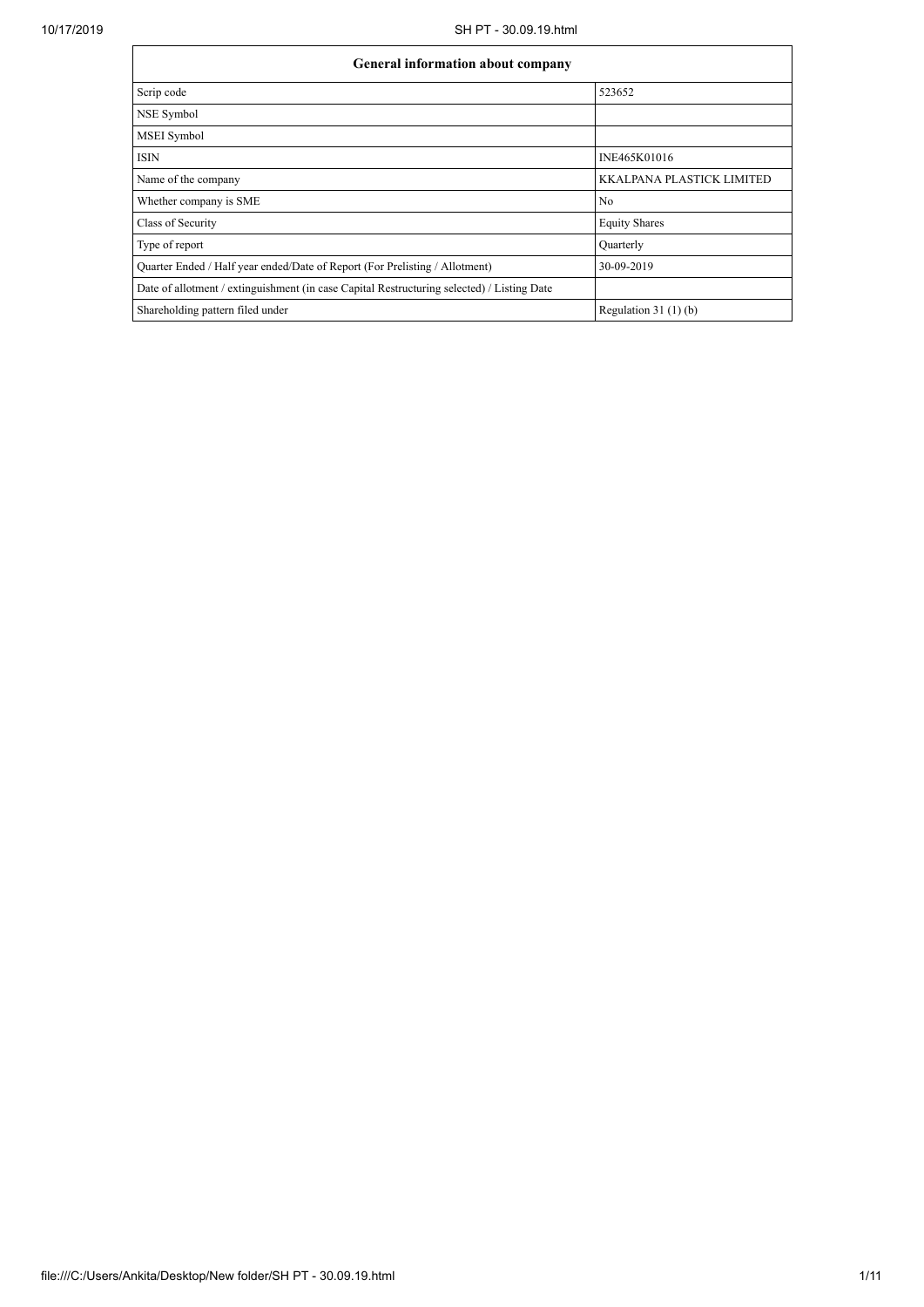|            | <b>Declaration</b>                                                                        |                |                                |                       |                             |  |  |  |  |  |  |  |
|------------|-------------------------------------------------------------------------------------------|----------------|--------------------------------|-----------------------|-----------------------------|--|--|--|--|--|--|--|
| Sr.<br>No. | Particular                                                                                | Yes/No         | Promoter and<br>Promoter Group | Public<br>shareholder | Non Promoter-<br>Non Public |  |  |  |  |  |  |  |
|            | Whether the Listed Entity has issued any partly paid up shares?                           | No.            | N <sub>0</sub>                 | N <sub>0</sub>        | N <sub>o</sub>              |  |  |  |  |  |  |  |
| 2          | Whether the Listed Entity has issued any Convertible Securities                           | N <sub>0</sub> | N <sub>o</sub>                 | N <sub>0</sub>        | N <sub>o</sub>              |  |  |  |  |  |  |  |
| 3          | Whether the Listed Entity has issued any Warrants?                                        | N <sub>0</sub> | N <sub>o</sub>                 | N <sub>0</sub>        | N <sub>o</sub>              |  |  |  |  |  |  |  |
| 4          | Whether the Listed Entity has any shares against which<br>depository receipts are issued? | N <sub>0</sub> | N <sub>o</sub>                 | N <sub>0</sub>        | N <sub>o</sub>              |  |  |  |  |  |  |  |
| 5          | Whether the Listed Entity has any shares in locked-in?                                    | N <sub>0</sub> | N <sub>0</sub>                 | N <sub>0</sub>        | N <sub>0</sub>              |  |  |  |  |  |  |  |
| 6          | Whether any shares held by promoters are pledge or otherwise<br>encumbered?               | N <sub>0</sub> | N <sub>o</sub>                 |                       |                             |  |  |  |  |  |  |  |
|            | Whether company has equity shares with differential voting<br>rights?                     | N <sub>0</sub> | No                             | N <sub>0</sub>        | No                          |  |  |  |  |  |  |  |
| 8          | Whether the listed entity has any significant beneficial owner?                           | Yes            |                                |                       |                             |  |  |  |  |  |  |  |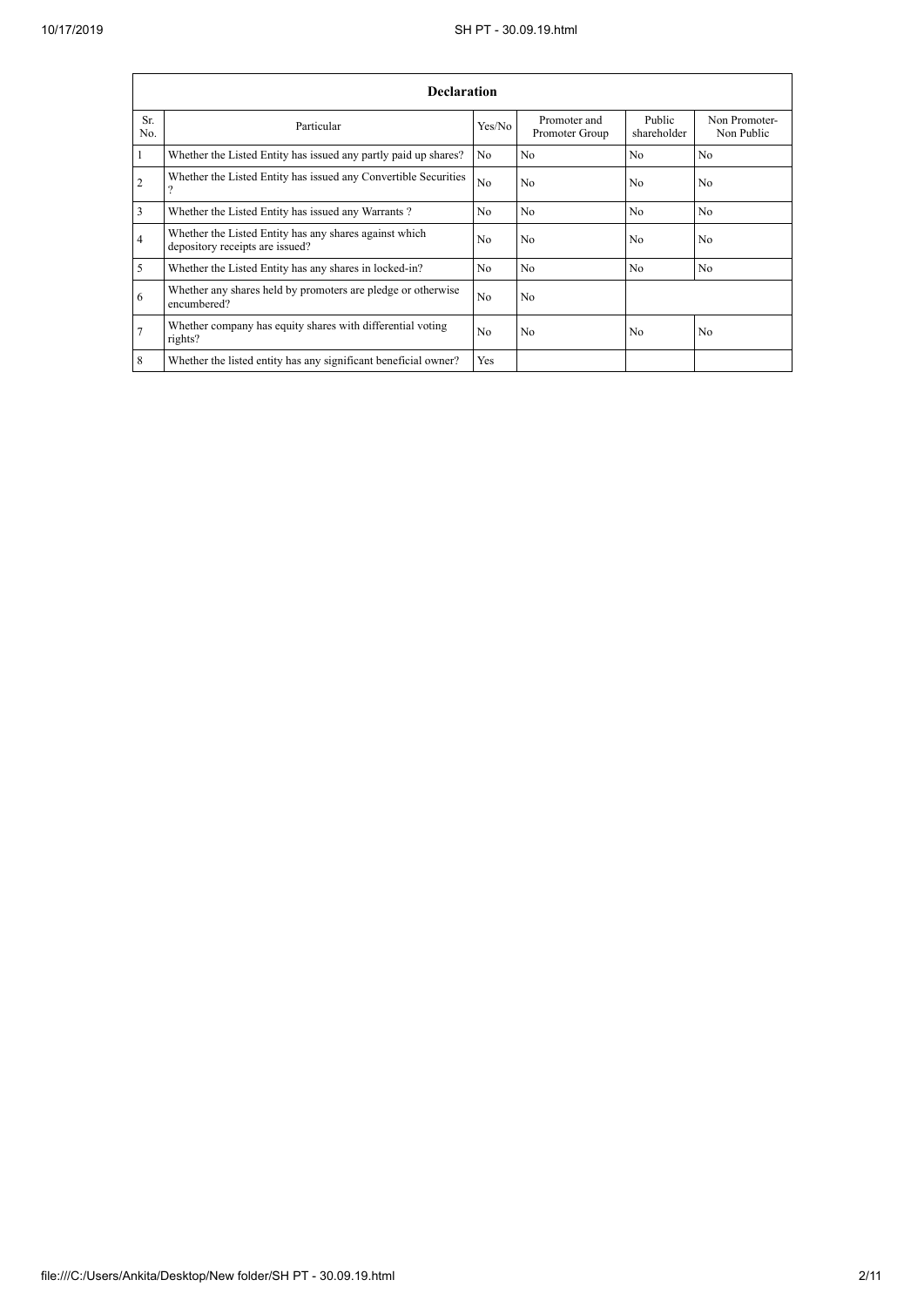|                          |                                           |              |                       |                    |                          |                                                                      | Table I - Summary Statement holding of specified securities                                                          |                                                                  |               |                           |                     |
|--------------------------|-------------------------------------------|--------------|-----------------------|--------------------|--------------------------|----------------------------------------------------------------------|----------------------------------------------------------------------------------------------------------------------|------------------------------------------------------------------|---------------|---------------------------|---------------------|
|                          | Category                                  | Nos. Of      | No. of<br>fully paid  | No. Of<br>Partly   | No. Of<br>shares         | Total nos.<br>shares<br>$held$ (VII)<br>$= (IV) +$<br>$(V)$ + $(VI)$ | Shareholding as a<br>% of total no. of<br>shares (calculated<br>as per SCRR, 1957)<br>(VIII) As a % of<br>$(A+B+C2)$ | Number of Voting Rights held in each<br>class of securities (IX) |               |                           |                     |
| Category<br>$($ $\Gamma$ | of<br>shareholder                         | shareholders | up equity             | paid-up<br>equity  | underlying<br>Depository |                                                                      |                                                                                                                      |                                                                  |               | No of Voting (XIV) Rights | Total as a          |
|                          | (II)                                      | (III)        | shares<br>held $(IV)$ | shares<br>held (V) | Receipts<br>(VI)         |                                                                      |                                                                                                                      | Class<br>eg: $X$                                                 | Class<br>eg:y | Total                     | $%$ of<br>$(A+B+C)$ |
| (A)                      | Promoter<br>&<br>Promoter<br>Group        | 2            | 4012235               |                    |                          | 4012235                                                              | 72.57                                                                                                                | 4012235                                                          |               | 4012235                   | 72.57               |
| (B)                      | Public                                    | 18454        | 1516300               |                    |                          | 1516300                                                              | 27.43                                                                                                                | 1516300                                                          |               | 1516300                   | 27.43               |
| (C)                      | Non<br>Promoter-<br>Non Public            |              |                       |                    |                          |                                                                      |                                                                                                                      |                                                                  |               |                           |                     |
| (C1)                     | <b>Shares</b><br>underlying<br><b>DRs</b> |              |                       |                    |                          |                                                                      |                                                                                                                      |                                                                  |               |                           |                     |
| (C2)                     | Shares held<br>by<br>Employee<br>Trusts   |              |                       |                    |                          |                                                                      |                                                                                                                      |                                                                  |               |                           |                     |
|                          | Total                                     | 18456        | 5528535               |                    |                          | 5528535                                                              | 100                                                                                                                  | 5528535                                                          |               | 5528535                   | 100                 |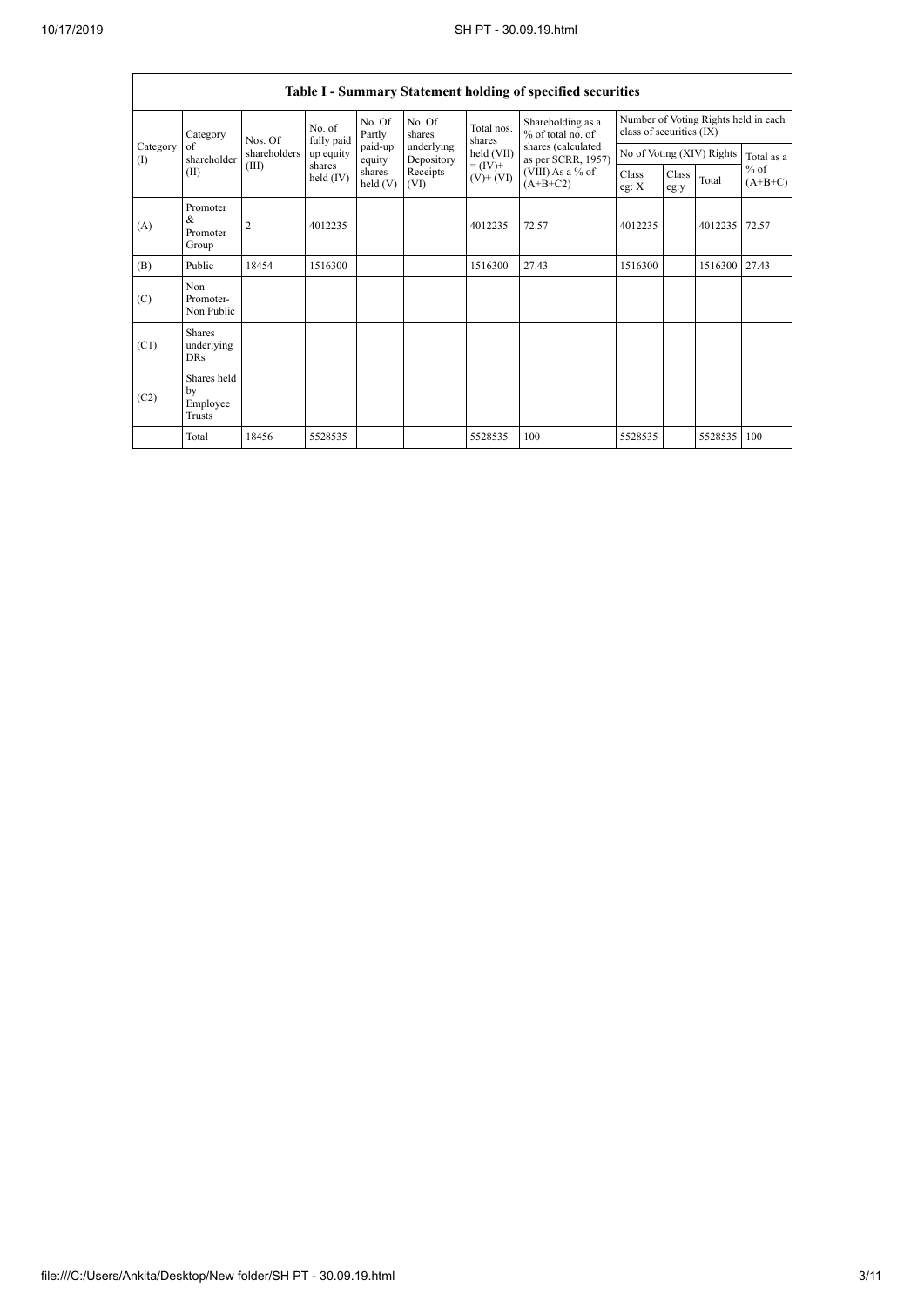|                    |                                         |                                                                                   |                                                                      |                                                                                                               | Table I - Summary Statement holding of specified securities                                                                                                                    |                                        |                                                  |                                                                               |                                                  |                                       |
|--------------------|-----------------------------------------|-----------------------------------------------------------------------------------|----------------------------------------------------------------------|---------------------------------------------------------------------------------------------------------------|--------------------------------------------------------------------------------------------------------------------------------------------------------------------------------|----------------------------------------|--------------------------------------------------|-------------------------------------------------------------------------------|--------------------------------------------------|---------------------------------------|
| Category<br>$($ I) | Category<br>of<br>shareholder<br>(II)   | No. Of<br>Shares<br>Underlying<br>Outstanding<br>convertible<br>securities<br>(X) | No. of<br>Shares<br>Underlying<br>Outstanding<br>Warrants<br>$(X_i)$ | No. Of Shares<br>Underlying<br>Outstanding<br>convertible<br>securities and<br>No. Of<br>Warrants (Xi)<br>(a) | Shareholding, as a %<br>assuming full<br>conversion of<br>convertible securities (<br>as a percentage of<br>diluted share capital)<br>$(XI)=(VII)+(X) As a %$<br>of $(A+B+C2)$ | Number of<br>Locked in<br>shares (XII) |                                                  | Number of<br><b>Shares</b><br>pledged or<br>otherwise<br>encumbered<br>(XIII) |                                                  | Number of<br>equity shares<br>held in |
|                    |                                         |                                                                                   |                                                                      |                                                                                                               |                                                                                                                                                                                | No.<br>(a)                             | As a<br>$%$ of<br>total<br>Shares<br>held<br>(b) | No.<br>(a)                                                                    | As a<br>$%$ of<br>total<br>Shares<br>held<br>(b) | dematerialized<br>form (XIV)          |
| (A)                | Promoter<br>&<br>Promoter<br>Group      |                                                                                   |                                                                      |                                                                                                               | 72.57                                                                                                                                                                          |                                        |                                                  |                                                                               |                                                  | 4012235                               |
| (B)                | Public                                  |                                                                                   |                                                                      |                                                                                                               | 27.43                                                                                                                                                                          |                                        |                                                  |                                                                               |                                                  | 200115                                |
| (C)                | Non<br>Promoter-<br>Non Public          |                                                                                   |                                                                      |                                                                                                               |                                                                                                                                                                                |                                        |                                                  |                                                                               |                                                  |                                       |
| (C1)               | Shares<br>underlying<br><b>DRs</b>      |                                                                                   |                                                                      |                                                                                                               |                                                                                                                                                                                |                                        |                                                  |                                                                               |                                                  |                                       |
| (C2)               | Shares held<br>by<br>Employee<br>Trusts |                                                                                   |                                                                      |                                                                                                               |                                                                                                                                                                                |                                        |                                                  |                                                                               |                                                  |                                       |
|                    | Total                                   |                                                                                   |                                                                      |                                                                                                               | 100                                                                                                                                                                            |                                        |                                                  |                                                                               |                                                  | 4212350                               |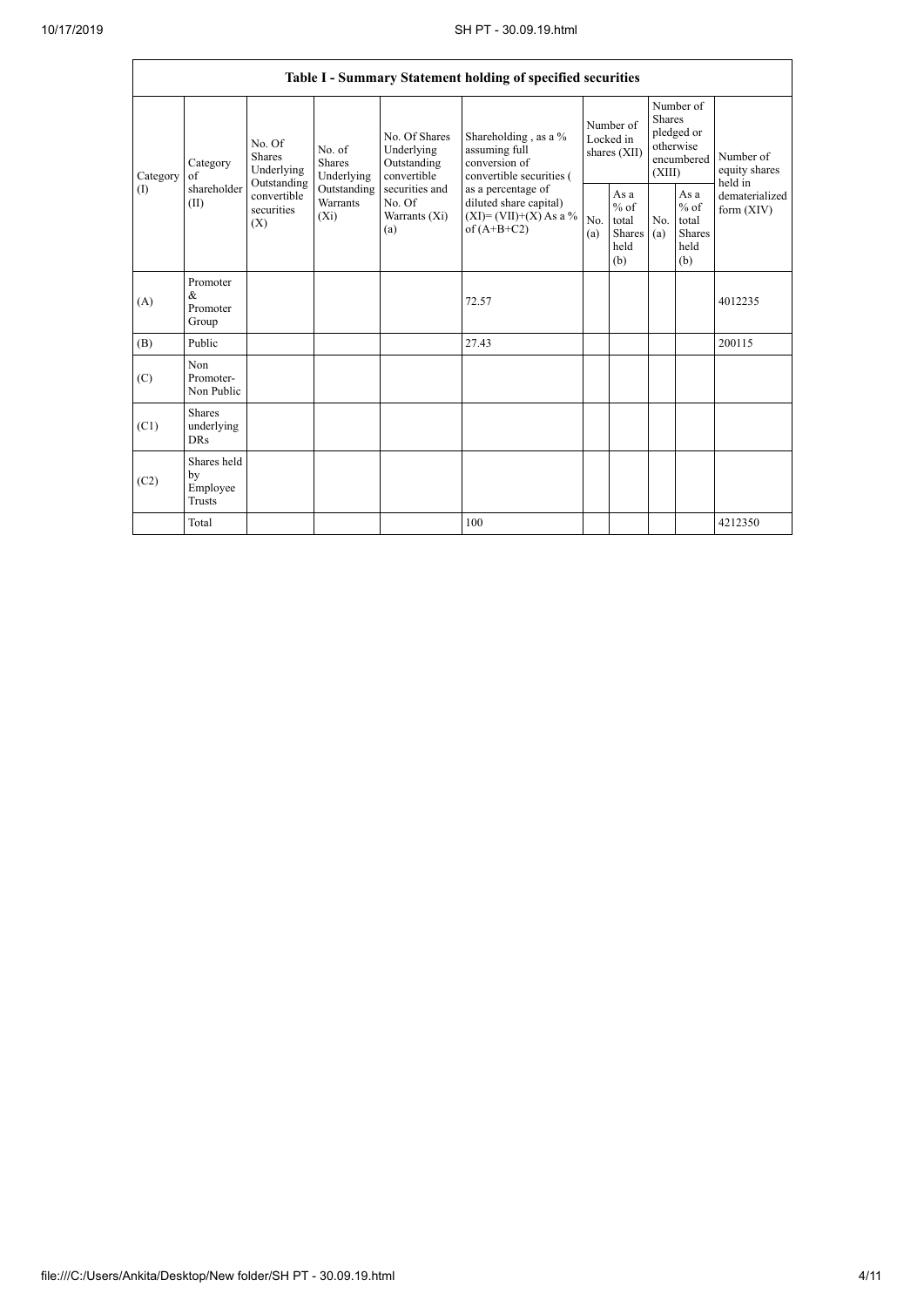$\mathbf{r}$ 

|                                                                                         |                                                                                                                     |                         |                            |                       |                                    |                             | Table II - Statement showing shareholding pattern of the Promoter and Promoter Group          |                                                                  |               |               |                           |  |
|-----------------------------------------------------------------------------------------|---------------------------------------------------------------------------------------------------------------------|-------------------------|----------------------------|-----------------------|------------------------------------|-----------------------------|-----------------------------------------------------------------------------------------------|------------------------------------------------------------------|---------------|---------------|---------------------------|--|
|                                                                                         |                                                                                                                     |                         | No. of                     | No. Of<br>Partly      | No. Of                             | Total<br>nos.               | Shareholding as<br>a % of total no.                                                           | Number of Voting Rights held in<br>each class of securities (IX) |               |               |                           |  |
| Sr.                                                                                     | Category &<br>Name of the                                                                                           | Nos. Of<br>shareholders | fully<br>paid up<br>equity | paid-<br>up<br>equity | shares<br>underlying<br>Depository | shares<br>held<br>$(VII) =$ | of shares<br>(calculated as<br>per SCRR,                                                      | No of Voting (XIV) Rights                                        |               |               | Total<br>as a %<br>of     |  |
|                                                                                         | Shareholders (I)                                                                                                    | (III)                   | shares<br>held $(IV)$      | shares<br>held<br>(V) | Receipts<br>(VI)                   | $(IV)^+$<br>$(V)$ +<br>(VI) | 1957) (VIII) As<br>a % of<br>$(A+B+C2)$                                                       | Class eg:<br>X                                                   | Class<br>eg:y | Total         | Total<br>Voting<br>rights |  |
| A                                                                                       | Table II - Statement showing shareholding pattern of the Promoter and Promoter Group                                |                         |                            |                       |                                    |                             |                                                                                               |                                                                  |               |               |                           |  |
| (1)                                                                                     | Indian                                                                                                              |                         |                            |                       |                                    |                             |                                                                                               |                                                                  |               |               |                           |  |
| (d)                                                                                     | Any Other<br>(specify)                                                                                              | $\overline{c}$          | 4012235                    |                       |                                    | 4012235                     | 72.57                                                                                         | 4012235                                                          |               | 4012235       | 72.57                     |  |
| Sub-Total (A)<br>(1)                                                                    |                                                                                                                     | $\overline{c}$          | 4012235                    |                       |                                    | 4012235                     | 72.57                                                                                         | 4012235                                                          |               | 4012235       | 72.57                     |  |
| (2)                                                                                     | Foreign                                                                                                             |                         |                            |                       |                                    |                             |                                                                                               |                                                                  |               |               |                           |  |
| Total<br>Shareholding<br>of Promoter<br>and Promoter<br>Group $(A)=$<br>$(A)(1)+(A)(2)$ |                                                                                                                     | 2                       | 4012235                    |                       |                                    | 4012235                     | 72.57                                                                                         | 4012235                                                          |               | 4012235       | 72.57                     |  |
| B                                                                                       | Table III - Statement showing shareholding pattern of the Public shareholder                                        |                         |                            |                       |                                    |                             |                                                                                               |                                                                  |               |               |                           |  |
| (1)                                                                                     | Institutions                                                                                                        |                         |                            |                       |                                    |                             |                                                                                               |                                                                  |               |               |                           |  |
| (f)                                                                                     | Financial<br>Institutions/<br><b>Banks</b>                                                                          | $\mathbf{1}$            | 50                         |                       |                                    | 50                          | $\boldsymbol{0}$                                                                              | 50                                                               |               | 50            | $\boldsymbol{0}$          |  |
| Sub-Total $(B)$<br>(1)                                                                  |                                                                                                                     | $\mathbf{1}$            | 50                         |                       |                                    | 50                          | $\mathbf{0}$                                                                                  | 50                                                               |               | 50            | $\boldsymbol{0}$          |  |
| (3)                                                                                     | Non-institutions                                                                                                    |                         |                            |                       |                                    |                             |                                                                                               |                                                                  |               |               |                           |  |
| (a(i))                                                                                  | Individuals -<br>i.Individual<br>shareholders<br>holding<br>nominal share<br>capital up to Rs.<br>2 lakhs.          | 18391                   | 1360631                    |                       |                                    | 1360631                     | 24.61                                                                                         | 1360631                                                          |               | 1360631 24.61 |                           |  |
| (a(ii))                                                                                 | Individuals - ii.<br>Individual<br>shareholders<br>holding<br>nominal share<br>capital in excess<br>of Rs. 2 lakhs. | 1                       | 22889                      |                       |                                    | 22889                       | 0.41                                                                                          | 22889                                                            |               | 22889         | 0.41                      |  |
| (e)                                                                                     | Any Other<br>(specify)                                                                                              | 61                      | 132730                     |                       |                                    | 132730                      | 2.4                                                                                           | 132730                                                           |               | 132730        | 2.4                       |  |
| Sub-Total (B)<br>(3)                                                                    |                                                                                                                     | 18453                   | 1516250                    |                       |                                    | 1516250                     | 27.43                                                                                         | 1516250                                                          |               | 1516250       | 27.43                     |  |
| Total Public<br>Shareholding<br>$(B)=(B)(1)+$<br>$(B)(2)+(B)(3)$                        |                                                                                                                     | 18454                   | 1516300                    |                       |                                    | 1516300                     | 27.43                                                                                         | 1516300                                                          |               | 1516300       | 27.43                     |  |
| $\mathbf C$                                                                             |                                                                                                                     |                         |                            |                       |                                    |                             | Table IV - Statement showing shareholding pattern of the Non Promoter- Non Public shareholder |                                                                  |               |               |                           |  |
| Total (<br>$A+B+C2$ )                                                                   |                                                                                                                     | 18456                   | 5528535                    |                       |                                    | 5528535                     | 100                                                                                           | 5528535                                                          |               | 5528535       | 100                       |  |
| Total $(A+B+C)$<br>$\lambda$                                                            |                                                                                                                     | 18456                   | 5528535                    |                       |                                    | 5528535                     | 100                                                                                           | 5528535                                                          |               | 5528535       | 100                       |  |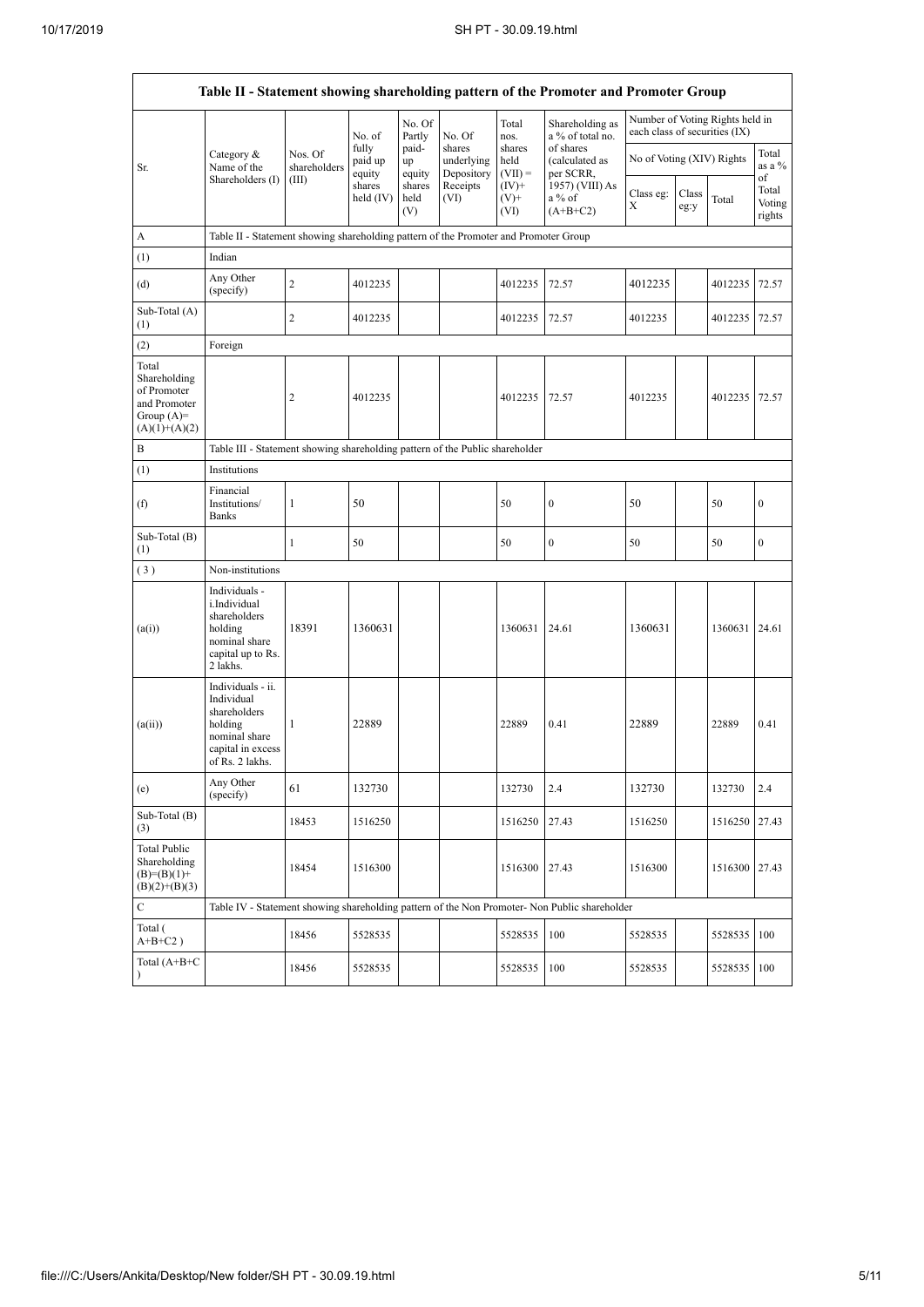$\mathbf{r}$ 

h

|                                                                                         | Table II - Statement showing shareholding pattern of the Promoter and Promoter Group<br>Number of<br>Shares<br>Number of<br>pledged or<br>Locked in<br>No. Of Shares<br>No. Of<br>otherwise<br>No. of<br>Shareholding, as a %<br>shares (XII)<br><b>Shares</b><br>Underlying<br>Number of<br>encumbered<br>assuming full conversion of<br>Shares<br>Outstanding<br>Underlying<br>equity shares<br>(XIII)<br>convertible securities (as a<br>Underlying<br>convertible<br>held in<br>Outstanding<br>Outstanding<br>percentage of diluted share<br>As a<br>As $\mathbf a$<br>convertible<br>securities and<br>dematerialized<br>Warrants<br>capital) $(XI) = (VII)+(X) As$<br>$%$ of<br>$%$ of<br>securities<br>No. Of Warrants<br>form $(XIV)$<br>a % of $(A+B+C2)$<br>$(X_i)$<br>No.<br>No.<br>total<br>total<br>(X)<br>$(Xi)$ (a)<br>Shares<br>(a)<br><b>Shares</b><br>(a)<br>held<br>held<br>(b)<br>(b)<br>Table II - Statement showing shareholding pattern of the Promoter and Promoter Group<br>Indian<br>72.57<br>4012235<br>72.57<br>4012235<br>Foreign<br>72.57<br>4012235<br>Table III - Statement showing shareholding pattern of the Public shareholder<br>Institutions<br>$\boldsymbol{0}$<br>$\boldsymbol{0}$<br>$\mathbf{0}$<br>$\mathbf{0}$<br>Non-institutions<br>24.61<br>156846<br>22889<br>0.41<br>2.4<br>20380<br>27.43<br>200115 |                                                                                                                  |  |     |  |  |  |  |         |  |  |  |  |
|-----------------------------------------------------------------------------------------|-------------------------------------------------------------------------------------------------------------------------------------------------------------------------------------------------------------------------------------------------------------------------------------------------------------------------------------------------------------------------------------------------------------------------------------------------------------------------------------------------------------------------------------------------------------------------------------------------------------------------------------------------------------------------------------------------------------------------------------------------------------------------------------------------------------------------------------------------------------------------------------------------------------------------------------------------------------------------------------------------------------------------------------------------------------------------------------------------------------------------------------------------------------------------------------------------------------------------------------------------------------------------------------------------------------------------------------------------------|------------------------------------------------------------------------------------------------------------------|--|-----|--|--|--|--|---------|--|--|--|--|
| Sr.                                                                                     |                                                                                                                                                                                                                                                                                                                                                                                                                                                                                                                                                                                                                                                                                                                                                                                                                                                                                                                                                                                                                                                                                                                                                                                                                                                                                                                                                       |                                                                                                                  |  |     |  |  |  |  |         |  |  |  |  |
|                                                                                         |                                                                                                                                                                                                                                                                                                                                                                                                                                                                                                                                                                                                                                                                                                                                                                                                                                                                                                                                                                                                                                                                                                                                                                                                                                                                                                                                                       |                                                                                                                  |  |     |  |  |  |  |         |  |  |  |  |
| A                                                                                       |                                                                                                                                                                                                                                                                                                                                                                                                                                                                                                                                                                                                                                                                                                                                                                                                                                                                                                                                                                                                                                                                                                                                                                                                                                                                                                                                                       | 27.43<br>200115<br>Table IV - Statement showing shareholding pattern of the Non Promoter- Non Public shareholder |  |     |  |  |  |  |         |  |  |  |  |
| (1)                                                                                     |                                                                                                                                                                                                                                                                                                                                                                                                                                                                                                                                                                                                                                                                                                                                                                                                                                                                                                                                                                                                                                                                                                                                                                                                                                                                                                                                                       |                                                                                                                  |  |     |  |  |  |  |         |  |  |  |  |
| (d)                                                                                     |                                                                                                                                                                                                                                                                                                                                                                                                                                                                                                                                                                                                                                                                                                                                                                                                                                                                                                                                                                                                                                                                                                                                                                                                                                                                                                                                                       |                                                                                                                  |  |     |  |  |  |  |         |  |  |  |  |
| Sub-Total (A)<br>(1)                                                                    |                                                                                                                                                                                                                                                                                                                                                                                                                                                                                                                                                                                                                                                                                                                                                                                                                                                                                                                                                                                                                                                                                                                                                                                                                                                                                                                                                       |                                                                                                                  |  |     |  |  |  |  |         |  |  |  |  |
| (2)                                                                                     |                                                                                                                                                                                                                                                                                                                                                                                                                                                                                                                                                                                                                                                                                                                                                                                                                                                                                                                                                                                                                                                                                                                                                                                                                                                                                                                                                       |                                                                                                                  |  |     |  |  |  |  |         |  |  |  |  |
| Total<br>Shareholding<br>of Promoter<br>and Promoter<br>Group $(A)=$<br>$(A)(1)+(A)(2)$ |                                                                                                                                                                                                                                                                                                                                                                                                                                                                                                                                                                                                                                                                                                                                                                                                                                                                                                                                                                                                                                                                                                                                                                                                                                                                                                                                                       |                                                                                                                  |  |     |  |  |  |  |         |  |  |  |  |
| B                                                                                       |                                                                                                                                                                                                                                                                                                                                                                                                                                                                                                                                                                                                                                                                                                                                                                                                                                                                                                                                                                                                                                                                                                                                                                                                                                                                                                                                                       |                                                                                                                  |  |     |  |  |  |  |         |  |  |  |  |
| (1)                                                                                     |                                                                                                                                                                                                                                                                                                                                                                                                                                                                                                                                                                                                                                                                                                                                                                                                                                                                                                                                                                                                                                                                                                                                                                                                                                                                                                                                                       |                                                                                                                  |  |     |  |  |  |  |         |  |  |  |  |
| (f)                                                                                     |                                                                                                                                                                                                                                                                                                                                                                                                                                                                                                                                                                                                                                                                                                                                                                                                                                                                                                                                                                                                                                                                                                                                                                                                                                                                                                                                                       |                                                                                                                  |  |     |  |  |  |  |         |  |  |  |  |
| Sub-Total (B)<br>(1)                                                                    |                                                                                                                                                                                                                                                                                                                                                                                                                                                                                                                                                                                                                                                                                                                                                                                                                                                                                                                                                                                                                                                                                                                                                                                                                                                                                                                                                       |                                                                                                                  |  |     |  |  |  |  |         |  |  |  |  |
| (3)                                                                                     |                                                                                                                                                                                                                                                                                                                                                                                                                                                                                                                                                                                                                                                                                                                                                                                                                                                                                                                                                                                                                                                                                                                                                                                                                                                                                                                                                       |                                                                                                                  |  |     |  |  |  |  |         |  |  |  |  |
| (a(i))                                                                                  |                                                                                                                                                                                                                                                                                                                                                                                                                                                                                                                                                                                                                                                                                                                                                                                                                                                                                                                                                                                                                                                                                                                                                                                                                                                                                                                                                       |                                                                                                                  |  |     |  |  |  |  |         |  |  |  |  |
| (a(ii))                                                                                 |                                                                                                                                                                                                                                                                                                                                                                                                                                                                                                                                                                                                                                                                                                                                                                                                                                                                                                                                                                                                                                                                                                                                                                                                                                                                                                                                                       |                                                                                                                  |  |     |  |  |  |  |         |  |  |  |  |
| (e)                                                                                     |                                                                                                                                                                                                                                                                                                                                                                                                                                                                                                                                                                                                                                                                                                                                                                                                                                                                                                                                                                                                                                                                                                                                                                                                                                                                                                                                                       |                                                                                                                  |  |     |  |  |  |  |         |  |  |  |  |
| Sub-Total (B)<br>(3)                                                                    |                                                                                                                                                                                                                                                                                                                                                                                                                                                                                                                                                                                                                                                                                                                                                                                                                                                                                                                                                                                                                                                                                                                                                                                                                                                                                                                                                       |                                                                                                                  |  |     |  |  |  |  |         |  |  |  |  |
| <b>Total Public</b><br>Shareholding<br>$(B)= (B)(1) +$<br>$(B)(2)+(B)(3)$               |                                                                                                                                                                                                                                                                                                                                                                                                                                                                                                                                                                                                                                                                                                                                                                                                                                                                                                                                                                                                                                                                                                                                                                                                                                                                                                                                                       |                                                                                                                  |  |     |  |  |  |  |         |  |  |  |  |
| C                                                                                       |                                                                                                                                                                                                                                                                                                                                                                                                                                                                                                                                                                                                                                                                                                                                                                                                                                                                                                                                                                                                                                                                                                                                                                                                                                                                                                                                                       |                                                                                                                  |  |     |  |  |  |  |         |  |  |  |  |
| Total (<br>$A+B+C2$ )                                                                   |                                                                                                                                                                                                                                                                                                                                                                                                                                                                                                                                                                                                                                                                                                                                                                                                                                                                                                                                                                                                                                                                                                                                                                                                                                                                                                                                                       |                                                                                                                  |  | 100 |  |  |  |  | 4212350 |  |  |  |  |
| Total (A+B+C<br>$\mathcal{E}$                                                           |                                                                                                                                                                                                                                                                                                                                                                                                                                                                                                                                                                                                                                                                                                                                                                                                                                                                                                                                                                                                                                                                                                                                                                                                                                                                                                                                                       |                                                                                                                  |  | 100 |  |  |  |  | 4212350 |  |  |  |  |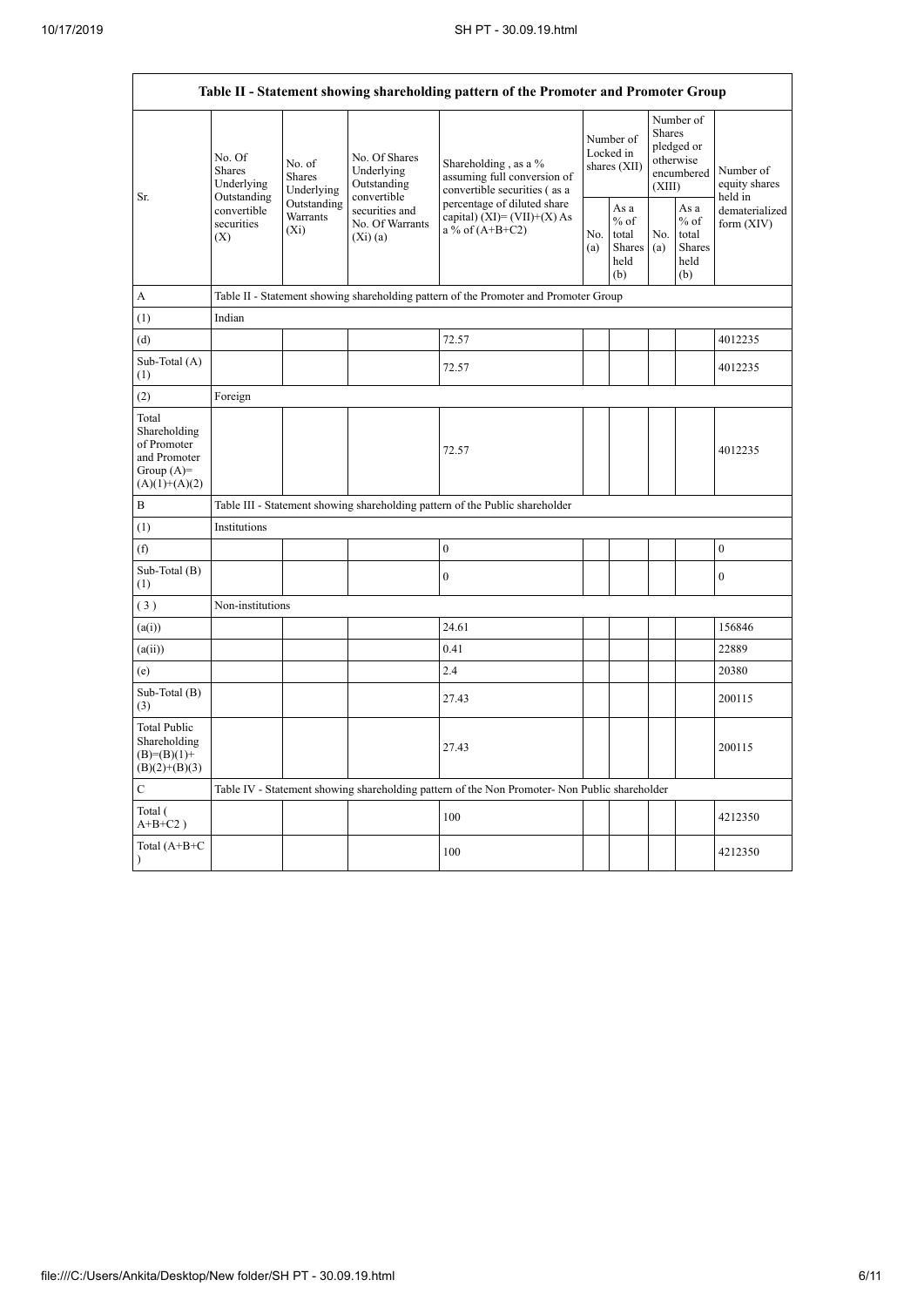| Any Other (specify)                                                                                                                                                                  |                                                               |                                     |                       |  |  |  |  |  |  |  |  |
|--------------------------------------------------------------------------------------------------------------------------------------------------------------------------------------|---------------------------------------------------------------|-------------------------------------|-----------------------|--|--|--|--|--|--|--|--|
| Searial No.                                                                                                                                                                          | $\mathbf{1}$                                                  | $\overline{2}$                      |                       |  |  |  |  |  |  |  |  |
| Category                                                                                                                                                                             | <b>Bodies Corporate</b>                                       | <b>Bodies Corporate</b>             | Click here to go back |  |  |  |  |  |  |  |  |
| Name of the<br>Shareholders (I)                                                                                                                                                      | <b>BBIGPLAS POLY PRIVATE LIMITED</b>                          | KKALPANA INDUSTRIES (INDIA) LIMITED |                       |  |  |  |  |  |  |  |  |
| PAN(II)                                                                                                                                                                              | AADCK7909G                                                    | AABCK2239D                          | Total                 |  |  |  |  |  |  |  |  |
| No. of the<br>Shareholders (I)                                                                                                                                                       | $\mathbf{1}$                                                  | $\mathbf{1}$                        | 2                     |  |  |  |  |  |  |  |  |
| No. of fully paid<br>up equity shares<br>held $(IV)$                                                                                                                                 | 2009315                                                       | 2002920                             | 4012235               |  |  |  |  |  |  |  |  |
| No. Of Partly paid-<br>up equity shares<br>held(V)                                                                                                                                   |                                                               |                                     |                       |  |  |  |  |  |  |  |  |
| No. Of shares<br>underlying<br>Depository<br>Receipts (VI)                                                                                                                           |                                                               |                                     |                       |  |  |  |  |  |  |  |  |
| Total nos. shares<br>held $(VII) = (IV) +$<br>$(V)$ + $(VI)$                                                                                                                         | 2009315                                                       | 2002920                             | 4012235               |  |  |  |  |  |  |  |  |
| Shareholding as a<br>% of total no. of<br>shares (calculated<br>as per SCRR,<br>1957) (VIII) As a<br>% of $(A+B+C2)$                                                                 | 36.34                                                         | 36.23                               | 72.57                 |  |  |  |  |  |  |  |  |
|                                                                                                                                                                                      | Number of Voting Rights held in each class of securities (IX) |                                     |                       |  |  |  |  |  |  |  |  |
| Class eg: X                                                                                                                                                                          | 2009315                                                       | 2002920                             | 4012235               |  |  |  |  |  |  |  |  |
| Class eg:y                                                                                                                                                                           |                                                               |                                     |                       |  |  |  |  |  |  |  |  |
| Total                                                                                                                                                                                | 2009315                                                       | 2002920                             | 4012235               |  |  |  |  |  |  |  |  |
| Total as a % of<br>Total Voting rights                                                                                                                                               | 36.34                                                         | 36.23                               | 72.57                 |  |  |  |  |  |  |  |  |
| No. Of Shares<br>Underlying<br>Outstanding<br>convertible<br>securities $(X)$                                                                                                        |                                                               |                                     |                       |  |  |  |  |  |  |  |  |
| No. of Shares<br>Underlying<br>Outstanding<br>Warrants (Xi)                                                                                                                          |                                                               |                                     |                       |  |  |  |  |  |  |  |  |
| No. Of Shares<br>Underlying<br>Outstanding<br>convertible<br>securities and No.<br>Of Warrants (Xi)<br>(a)                                                                           |                                                               |                                     |                       |  |  |  |  |  |  |  |  |
| Shareholding, as a<br>% assuming full<br>conversion of<br>convertible<br>securities (as a<br>percentage of<br>diluted share<br>capital) (XI)=<br>$(VII)+(X)$ As a %<br>of $(A+B+C2)$ | 36.34                                                         | 36.23                               | 72.57                 |  |  |  |  |  |  |  |  |
| Number of Locked in shares (XII)                                                                                                                                                     |                                                               |                                     |                       |  |  |  |  |  |  |  |  |
| No. (a)                                                                                                                                                                              |                                                               |                                     |                       |  |  |  |  |  |  |  |  |
| As a % of total<br>Shares held (b)                                                                                                                                                   |                                                               |                                     |                       |  |  |  |  |  |  |  |  |
|                                                                                                                                                                                      | Number of Shares pledged or otherwise encumbered (XIII)       |                                     |                       |  |  |  |  |  |  |  |  |
| No. (a)                                                                                                                                                                              |                                                               |                                     |                       |  |  |  |  |  |  |  |  |
| As a % of total<br>Shares held (b)                                                                                                                                                   |                                                               |                                     |                       |  |  |  |  |  |  |  |  |
| Number of equity<br>shares held in<br>dematerialized<br>form $(XIV)$                                                                                                                 | 2009315                                                       | 2002920                             | 4012235               |  |  |  |  |  |  |  |  |
| Reason for not providing PAN                                                                                                                                                         |                                                               |                                     |                       |  |  |  |  |  |  |  |  |

Reason for not

 $\overline{\phantom{a}}$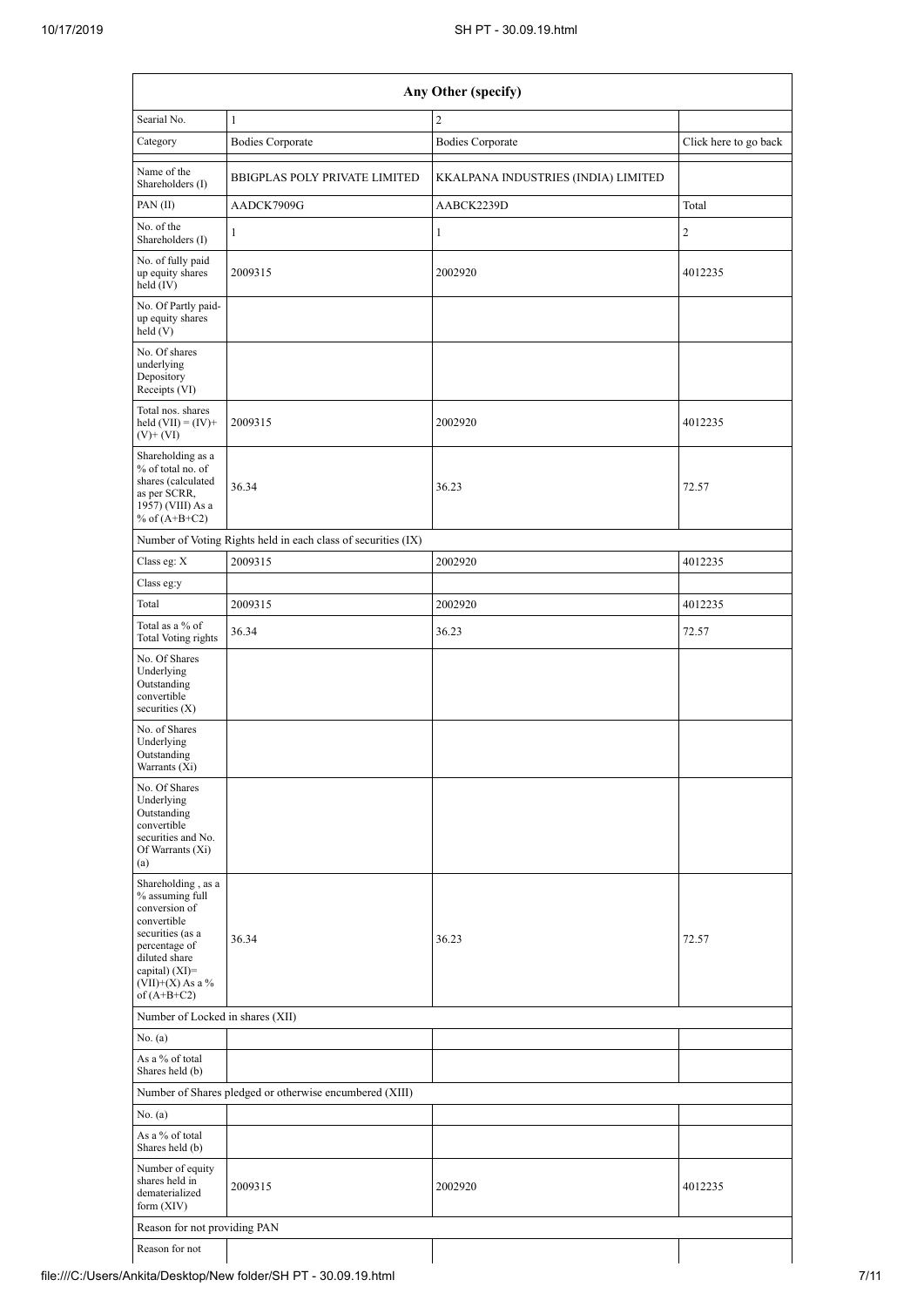| .<br>nrouudina PA                                    |  |  |
|------------------------------------------------------|--|--|
| $\sim$ 1<br>Shareholder<br>$\mathbf{m}$<br>υc<br>. . |  |  |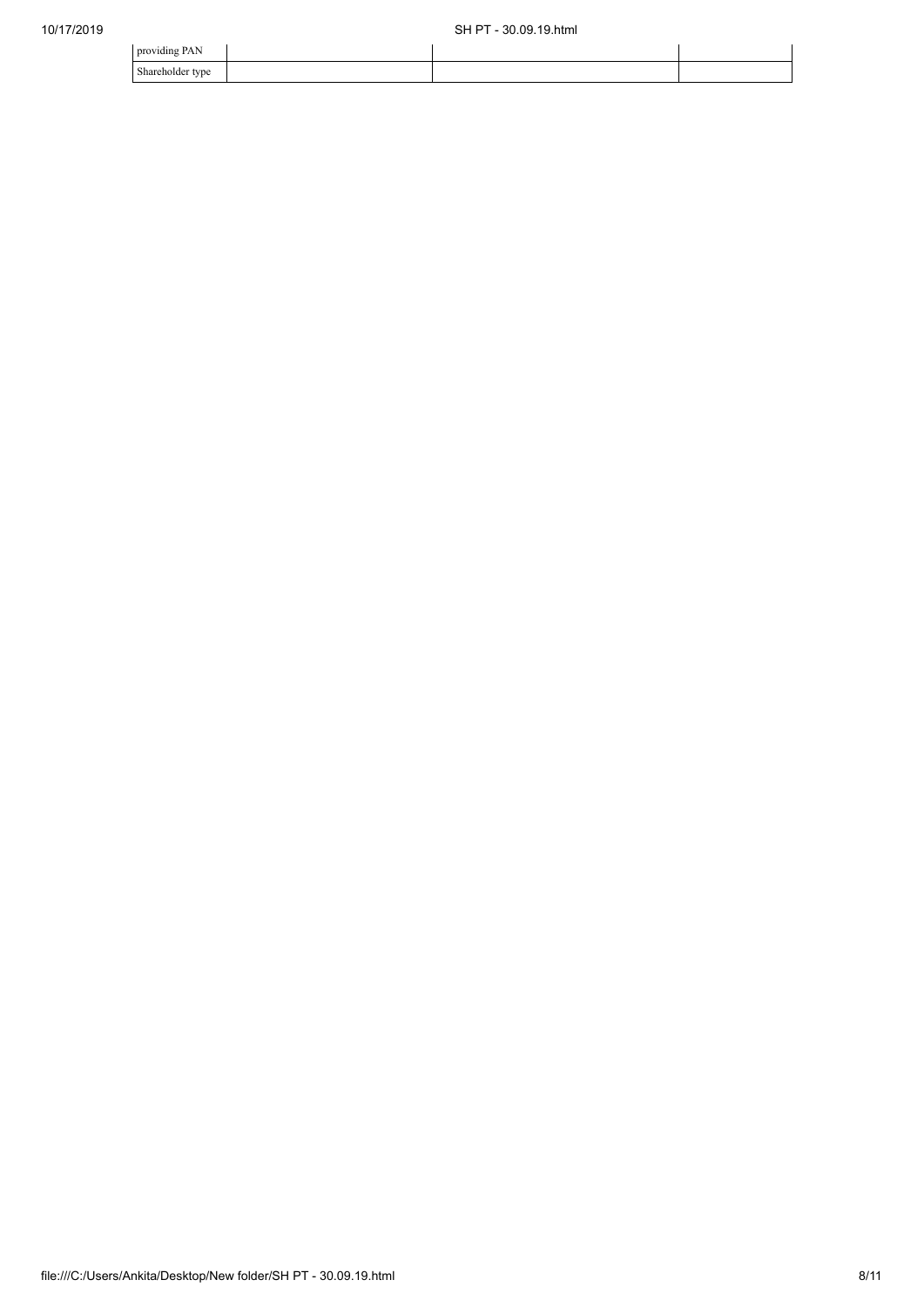|                                                                                                                                                                                        |                         | Any Other (specify)                                           |                           |                       |
|----------------------------------------------------------------------------------------------------------------------------------------------------------------------------------------|-------------------------|---------------------------------------------------------------|---------------------------|-----------------------|
| Searial No.                                                                                                                                                                            | $\mathbf{1}$            | $\mathfrak{2}$                                                | 3                         |                       |
| Category                                                                                                                                                                               | <b>Bodies Corporate</b> | <b>Bodies Corporate</b>                                       | Non-Resident Indian (NRI) |                       |
| Category / More<br>than 1 percentage                                                                                                                                                   | Category                | More than 1 percentage of shareholding                        | Category                  |                       |
| Name of the<br>Shareholders (I)                                                                                                                                                        |                         | <b>SIKKIM BANK LTD</b>                                        |                           | Click here to go back |
| PAN $(II)$                                                                                                                                                                             |                         | ZZZZZ9999Z                                                    |                           | Total                 |
| No. of the<br>Shareholders (I)                                                                                                                                                         | 60                      | $\mathbf{1}$                                                  | $\mathbf{1}$              | 61                    |
| No. of fully paid<br>up equity shares<br>held (IV)                                                                                                                                     | 132430                  | 100000                                                        | 300                       | 132730                |
| No. Of Partly paid-<br>up equity shares<br>held(V)                                                                                                                                     |                         |                                                               |                           |                       |
| No. Of shares<br>underlying<br>Depository<br>Receipts (VI)                                                                                                                             |                         |                                                               |                           |                       |
| Total nos. shares<br>held $(VII) = (IV) +$<br>$(V)$ + $(VI)$                                                                                                                           | 132430                  | 100000                                                        | 300                       | 132730                |
| Shareholding as a<br>% of total no. of<br>shares (calculated<br>as per SCRR,<br>1957) (VIII) As a<br>% of $(A+B+C2)$                                                                   | 2.4                     | 1.81                                                          | 0.01                      | 2.41                  |
|                                                                                                                                                                                        |                         | Number of Voting Rights held in each class of securities (IX) |                           |                       |
| Class eg: X                                                                                                                                                                            | 132430                  | 100000                                                        | 300                       | 132730                |
| Class eg:y                                                                                                                                                                             |                         |                                                               |                           |                       |
| Total                                                                                                                                                                                  | 132430                  | 100000                                                        | 300                       | 132730                |
| Total as a % of<br>Total Voting rights                                                                                                                                                 | 2.4                     | 1.81                                                          | 0.01                      | 2.41                  |
| No. Of Shares<br>Underlying<br>Outstanding<br>convertible<br>securities $(X)$                                                                                                          |                         |                                                               |                           |                       |
| No. of Shares<br>Underlying<br>Outstanding<br>Warrants (Xi)                                                                                                                            |                         |                                                               |                           |                       |
| No. Of Shares<br>Underlying<br>Outstanding<br>convertible<br>securities and No.<br>Of Warrants (Xi)<br>(a)                                                                             |                         |                                                               |                           |                       |
| Shareholding, as a<br>% assuming full<br>conversion of<br>convertible<br>securities (as a<br>percentage of<br>diluted share<br>capital) $(XI)=$<br>$(VII)+(X)$ As a %<br>of $(A+B+C2)$ | 2.4                     | 1.81                                                          | 0.01                      | 2.41                  |
| Number of Locked in shares (XII)                                                                                                                                                       |                         |                                                               |                           |                       |
| No. (a)                                                                                                                                                                                |                         |                                                               |                           |                       |
| As a % of total<br>Shares held (b)                                                                                                                                                     |                         |                                                               |                           |                       |
| Number of equity<br>shares held in<br>dematerialized<br>form (XIV)                                                                                                                     | 20080                   | 0                                                             | 300                       | 20380                 |
| Reason for not providing PAN                                                                                                                                                           |                         |                                                               |                           |                       |
| Reason for not<br>providing PAN                                                                                                                                                        |                         | Textual Information(1)                                        |                           |                       |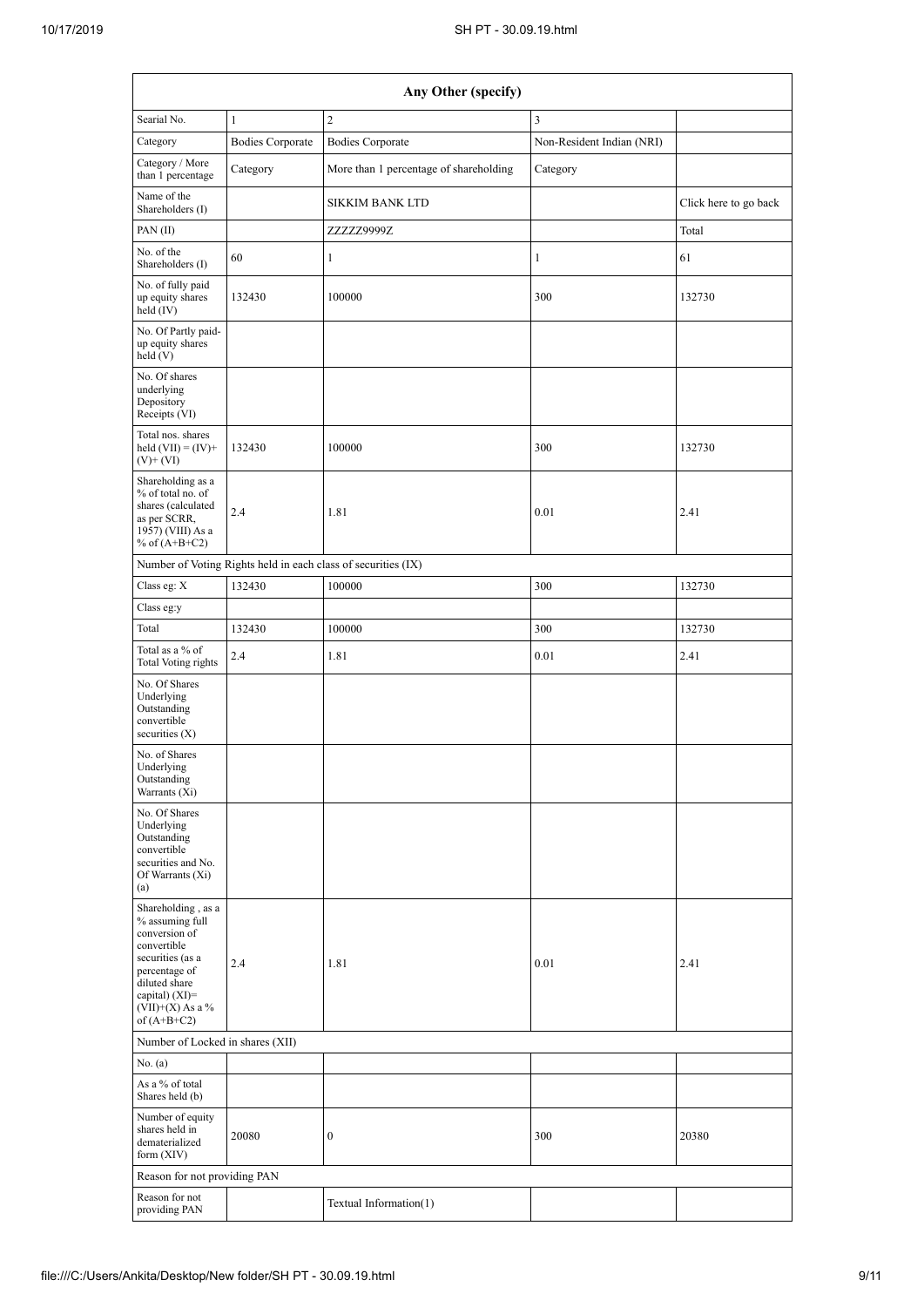|                        | <b>Text Block</b>        |
|------------------------|--------------------------|
| Textual Information(1) | <b>PAN NOT AVAILABLE</b> |